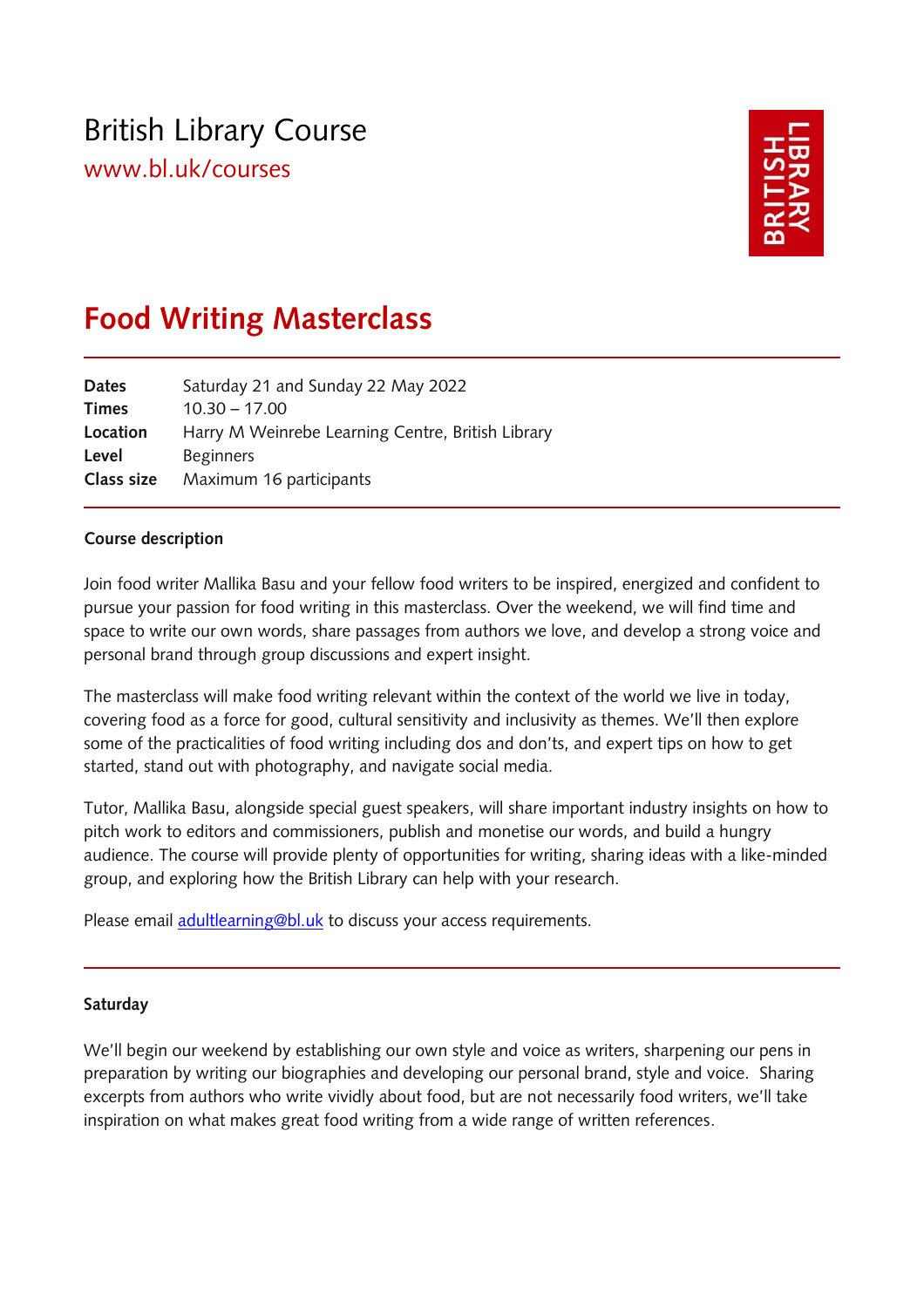We'll establish the context for writing more broadly by exploring recent socio-cultural developments, cultural sensitivity, and the role food writing as a force for good. All-essential dos, don'ts and watchouts will follow to create a strong foundation for us to build on.

We'll dive straight into the first chapter of our work, sharing our work as a group for comments and feedback, and then revisiting it later in the day after a break to refresh our thinking and approach.

#### **Sunday**

Our day two focus will be on sharpening focus and thinking about how we share our work – pitching, publishing, and monetizing. We'll spend the morning sharing the work of food writers we admire and talking about what works and what doesn't before we move on to finding food and drink inspiration in the local area and then crafting "chapter two" of our work.

We'll have an industry expert in our midst talking about how to successfully pitch food writing to editors and commissioners, with a chance to share your work for feedback. We will then get a chance to think about how we share our work, developing our own creative photography and channels for communication and publishing.

The masterclass will end with a fresh writing task and reading to the group, to put learnings and ideas into practice.

#### **Tutor**

**Mallika Basu** is a food writer and commentator with features in national newspapers and food magazines, and her own newsletter titled *More than Curry*. She is a food and culture columnist for South Asian diaspora publication The Juggernaut and wrote a regular recipes and comment in the Evening Standard for over five years. Mallika is the author of two published cookbooks, Miss Masala: Real Indian Cooking for Busy Living (Harper Collins) and Masala: Indian Cooking for Modern Living (Bloomsbury). She started food writing with a blog called quickindiancooking.com, which led to her first book deal. Mallika has combined food writing with a 20-year career as a communications consultant, advising brands, corporations, and individuals on how to connect with audiences and communicate effectively through traditional and social media. She has a Master's degree in Journalism and is Committee Member for Diversity at the Guild of Food Writers. This is Mallika's third series of food writing courses for the British Library.

# **Preparatory Reading**

Participants are encouraged to bring excerpts from food writers and wider authors to the masterclass for group share and discussion.

#### **Previous knowledge or experience**

None required. This course is designed for anyone who wants to start writing about food today.

#### **Facilities and Refreshments**